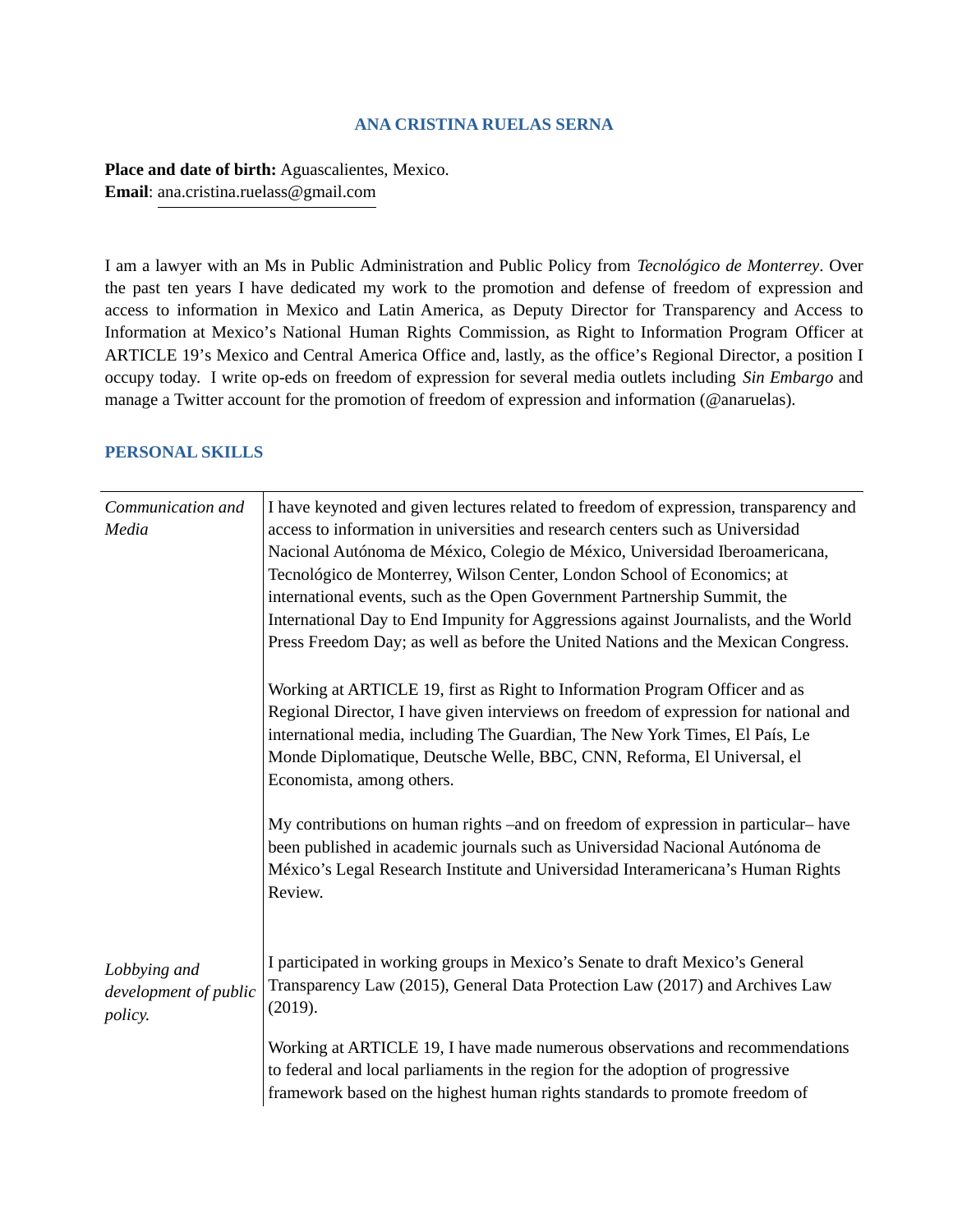|                       | expression, as well as to adopt legislation such as the reforms on the Criminal Code<br>related to the disclousure of criminal investigations (2011), the Governmental<br>Advertising General Law (2018), or repeal articles and norms such as the Right to be<br>Foggotten (2016 and 2020) and Defamation reforms (2006 - present).                                                                                                                                                                                                                                                                                                                                                                                                                   |
|-----------------------|--------------------------------------------------------------------------------------------------------------------------------------------------------------------------------------------------------------------------------------------------------------------------------------------------------------------------------------------------------------------------------------------------------------------------------------------------------------------------------------------------------------------------------------------------------------------------------------------------------------------------------------------------------------------------------------------------------------------------------------------------------|
| Academic Work         | I have taught classes at graduate level, including the class "Investigative journalism in<br>times of change" at Universidad Autónoma de México; "Freedom of Expression" for<br>the Diplomado de Formación del Sistema Interamericano de Derechos Humanos at<br>Instituto de Investigaciones Jurídicas of the Universidad Nacional Autónoma de<br>México; the class of "Analisis y marco institucional para la libertad de expresión" for<br>the Diplomado de Libertad de Expresión y Defensa de Derechos Humanos from the<br>Tecnológico de Monterrey and the class of "Periodismo y medios ante el sistema<br>penal acusatorio" for the Diplomado de Periodismo y Comunicación para la Justicia<br>from the Universidad Nacional Autónoma de México. |
| Cross cultural Skills | At ARTICLE 19, I excel at leveraging the collective intelligence from different<br>regional offices in order to improve approaches to promote freedom of expression and<br>information. As part of the organization's Global Management Team, I have learnt to<br>manage the culture differences in three levels: self, interpersonal and organizational. I<br>recognize and respect people's diversity. I also like to understand the context and hear<br>different opinions in order to give better solutions to complex problems.                                                                                                                                                                                                                   |
| Languages             | Spanish (native)<br>English (fluent)                                                                                                                                                                                                                                                                                                                                                                                                                                                                                                                                                                                                                                                                                                                   |

## **PROFESSIONAL EXPERIENCE**

| Location: Mexico City<br>April 2016 – Present<br><b>Executive Director</b><br>Lead the development of the regional work of ARTICLE 19 to promote<br>$\bullet$<br>freedom of expression and access to information.<br>Supervise and manage the execution of legal, programmatic and existing and<br>$\bullet$<br>future campaigns related to freedom of expression and information.<br>Ensure adequate and effective responses to opportunities and risks related to<br>$\bullet$<br>freedom of expression and information.<br>Maintain an updated picture of the political situation, human rights and<br>$\bullet$<br>freedom of expression in the region.<br>Provide rigorous and timely advice to ARTICLE 19 International, in relation<br>$\bullet$<br>to the political situation in the region.<br>Head the strategic and operational planning processes and guarantee the<br>$\bullet$ |
|----------------------------------------------------------------------------------------------------------------------------------------------------------------------------------------------------------------------------------------------------------------------------------------------------------------------------------------------------------------------------------------------------------------------------------------------------------------------------------------------------------------------------------------------------------------------------------------------------------------------------------------------------------------------------------------------------------------------------------------------------------------------------------------------------------------------------------------------------------------------------------------------|
|                                                                                                                                                                                                                                                                                                                                                                                                                                                                                                                                                                                                                                                                                                                                                                                                                                                                                              |
| timely delivery of results.<br>Manage an annual budget of 1.7 milion USD.<br>$\bullet$<br>Supervise the financial administration of 19 projects and guaranteeing the<br>$\bullet$                                                                                                                                                                                                                                                                                                                                                                                                                                                                                                                                                                                                                                                                                                            |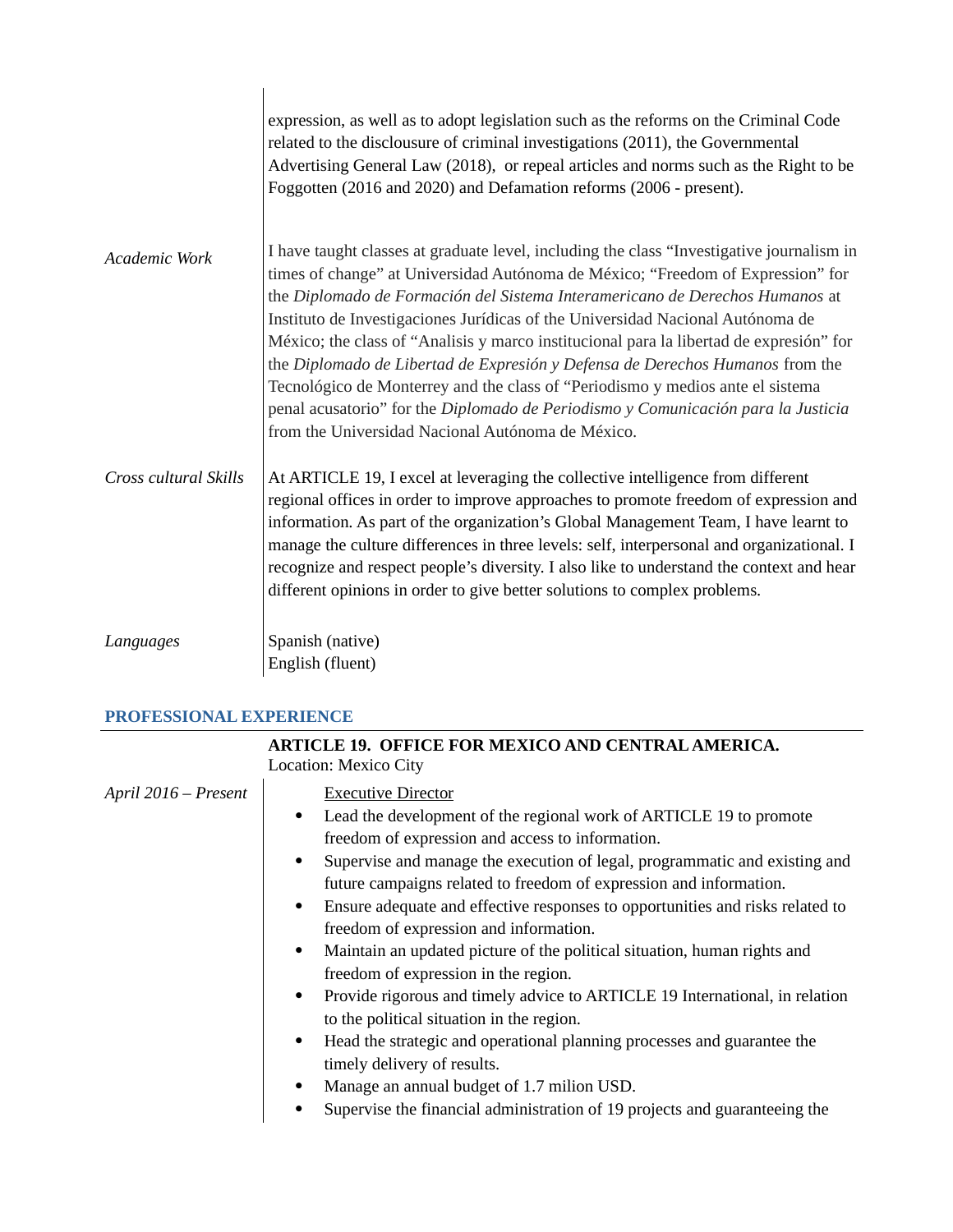|                               | delivery of reports to ARTICLE 19 International and donors.<br>Manage a team of 35 full time employees, as well as consultants, providing<br>٠<br>support, guidance and feedback.<br>Ensure the implementation of relevant regulations and/or procedures as well<br>٠<br>as to integrate new institutional policies (e.g. compliance, inclusion,<br>recruitment, etc.)<br>Identify risks and threats to ensure the safety of the office and staff.<br>٠<br>Build, maintain and strengthen effective working relationships with partners<br>$\bullet$<br>and other NGOs in the region.<br>Ensure high-profile media coverage around ARTICLE 19 activities<br>٠<br>Represent ARTICLE 19 before national authorities, donors and opinion<br>٠<br>leaders.<br>Supervise the general quality control function, including through the review<br>and approval of reports, press releases, etc.                                                                                                                                                                                                                                                                                                                                                                                                                                                                                                                                                                                                    |
|-------------------------------|--------------------------------------------------------------------------------------------------------------------------------------------------------------------------------------------------------------------------------------------------------------------------------------------------------------------------------------------------------------------------------------------------------------------------------------------------------------------------------------------------------------------------------------------------------------------------------------------------------------------------------------------------------------------------------------------------------------------------------------------------------------------------------------------------------------------------------------------------------------------------------------------------------------------------------------------------------------------------------------------------------------------------------------------------------------------------------------------------------------------------------------------------------------------------------------------------------------------------------------------------------------------------------------------------------------------------------------------------------------------------------------------------------------------------------------------------------------------------------------------|
| November 2011 -<br>April 2016 | <b>Right to Information Program Officer</b><br>Coordinated activities and projects of the Right to Information Program in<br>٠<br>Mexico.<br>Researched and analyzed topics related to transparency, right to information,<br>٠<br>social accountability, open government and freedom of expression.<br>Opened new research areas: a) the evaluation of right to information<br>$\bullet$<br>guarantor bodies, b) the public appointments observatory, c) right to truth for<br>society, d) proactive transparency for vulnerable communities.<br>Published essays, reports and articles concerning right to information, open<br>٠<br>government and freedom of expression on specialized journals.<br>Represented ARTICLE 19 on official national and international events related<br>٠<br>to transparency and right to information.<br>Coordinated relations with government authorities, academic institutions and<br>$\bullet$<br>other civil society organizations on right to information and open government<br>efforts.<br>Won four strategic litigation lawsuits which allowed the advanced of the right<br>to information and the right to truth in Mexico.<br>Developed and implemented advocacy strategies for the improvement of the<br>٠<br>legal framework on transparency, data protection, archives and governmental<br>adversting.<br>Fundraised and managed 2 biannual projects of 750,000 USD and 150,000<br>USD.<br>Led a team of five.<br>TECNOLÓGICO DE MONTERREY. |
|                               | INSTITUTE FOR SOCIAL AND SUSTAINABLE DEVELOPMENT.<br><b>Location: Mexico City</b>                                                                                                                                                                                                                                                                                                                                                                                                                                                                                                                                                                                                                                                                                                                                                                                                                                                                                                                                                                                                                                                                                                                                                                                                                                                                                                                                                                                                          |
| April 2011 -<br>November 2011 | Director for Social Entrepreneurship (covering maternity leave).<br>Maintained inter-institutional relations between authorities and foundations<br>for social entrepreneurs at Tecnológico de Monterrey, campus Santa Fe.                                                                                                                                                                                                                                                                                                                                                                                                                                                                                                                                                                                                                                                                                                                                                                                                                                                                                                                                                                                                                                                                                                                                                                                                                                                                 |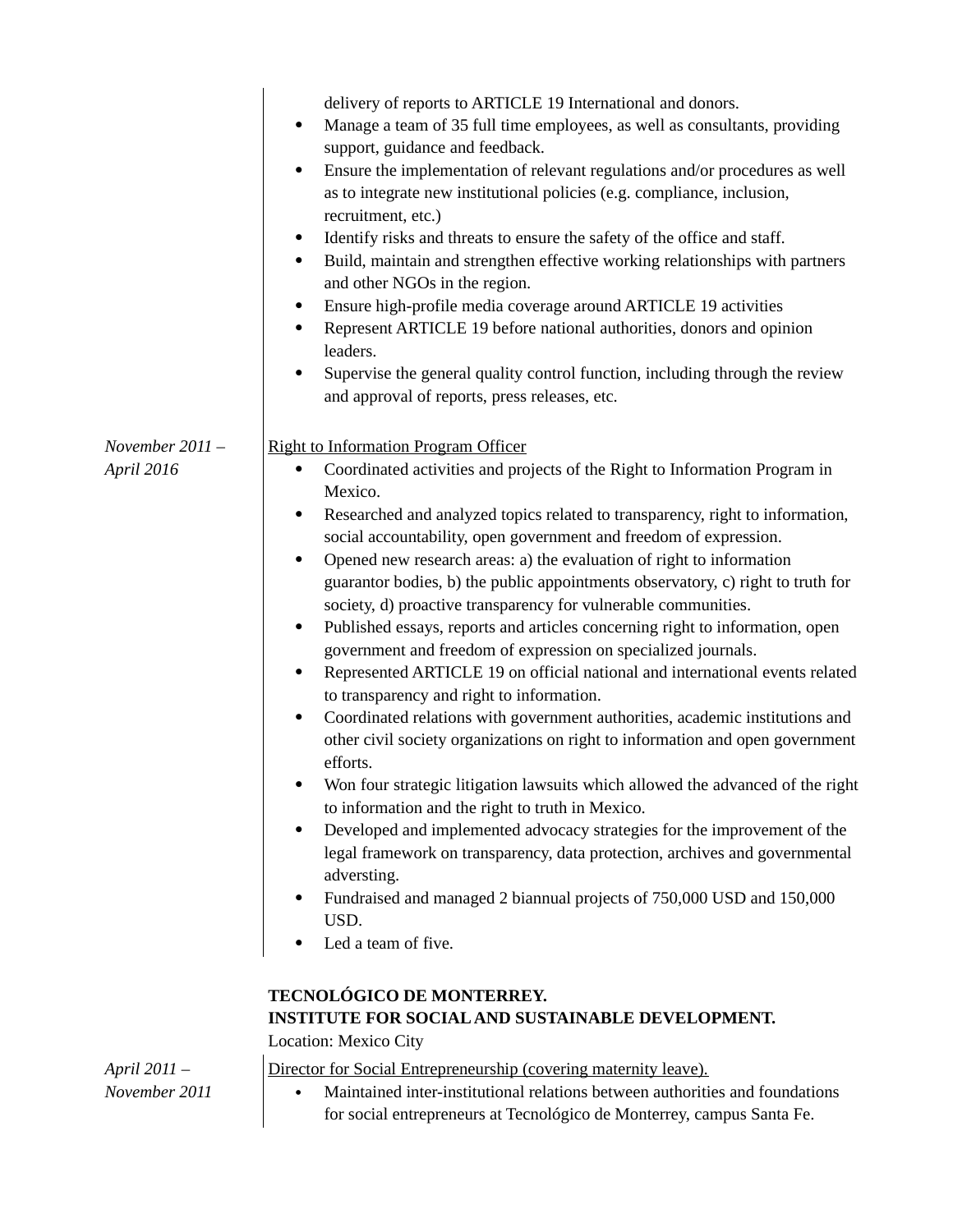| Built and maintained relationships with potential enterpreneurs, and identified |
|---------------------------------------------------------------------------------|
| opportunities for incubation processes.                                         |

- Evaluated business plans for incubation and to deliver financial support to social entrepreneurs.
- Planned and supervised the incubation processes for social entrepreneurs.
- Brought a social development approach to entrepeneurs, developed methodologies to identify and assess social development impacts, managed social development impact assessments and worked with companies to integrate findings into project plans and other business practices.
- Developed and facilitate entrepeneurs workshops and training courses.
- Managed human, financial and technical resources.
- Provided social development input into other Tecnológico de Monterrey's projects.
- Comunicated the work during conferences and seminars of the Tecnológico de Monterrey network.

# **MINISTRY OF EDUCATION. GENERAL OFFICE FOR INDIGENE EDUCATION.**

Location: Mexico City

Fieldwork coordinator

*April 2011 – November 2011*

- Coordinated field research around 25 states in Mexico for the book *Lo que nos queda en el corazón. Profesionales de la eduación indígena en México*, Secretaría de Educación Pública, December 2011, www.gob.mx/cms/uploads/ attachment/file/3046/LO\_QUE\_NOS\_QUEDA\_EN\_EL\_CORAZON.pdf.
- Developed a fieldwork plan to visit 25 Mexican States and the communities where the is Indigene Education.
- Reviewed the security measures and logistics for the field research.
- Identified key actors that would be included in the interviews and conduct the interviews.
- Reviewed and edit the final draft.
- Coordinated the launch and publication of the book.

## **NATIONAL COMMISSION OF HUMAN RIGHTS TRANSPARENCY OFFICE.**

Location: Mexico City  $\mathbf{I}$ 

| August 2010 – April | Deputy Director for transparency and access to information                            |
|---------------------|---------------------------------------------------------------------------------------|
| 2011                |                                                                                       |
|                     | Coordinated activities related to transparency and access to information<br>$\bullet$ |
|                     | among the different units and areas.                                                  |
|                     | Managed the access to information procedures.<br>$\bullet$                            |
|                     | Supervised petitioner's guidance to make information requests.<br>٠                   |
|                     | Developed access to information and transparency manuals for users and<br>$\bullet$   |
|                     | authorities.                                                                          |
|                     | Integrated the index of classified information and the criteria for the<br>$\bullet$  |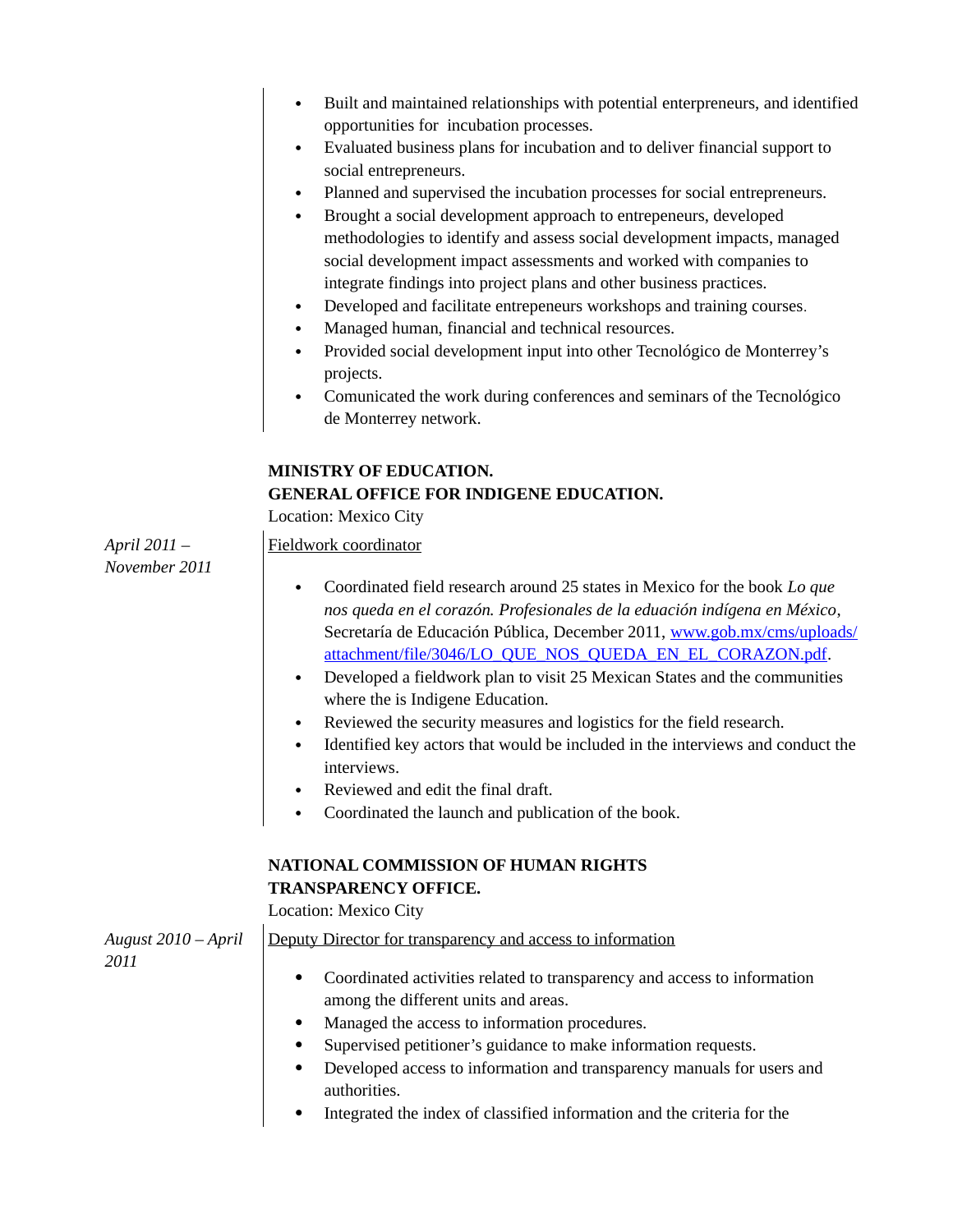| INSTITUTE FOR SOCIAL AND SUSTAINABLE DEVELOPMENT (IDESS).                                                                                                                                                                                                                                                                                                                                  |
|--------------------------------------------------------------------------------------------------------------------------------------------------------------------------------------------------------------------------------------------------------------------------------------------------------------------------------------------------------------------------------------------|
| learning centers, social entrepreneurship, incubation of micro enterprises).<br>Established legal and administrative baselines to negotiate new social projects<br>Worked with Project Managers to establish priorities and critical path items.                                                                                                                                           |
|                                                                                                                                                                                                                                                                                                                                                                                            |
| Collected and analyzed all information regarding the human rights situation<br>in the communities of the northern } Peruvian Amazon and prepare reports,<br>Coordinated with other civil society organizations in processing individual<br>Raised awareness and promote knowledge about human rights within the<br>Undertook legal and factual research of human rights law and procedure. |
|                                                                                                                                                                                                                                                                                                                                                                                            |
|                                                                                                                                                                                                                                                                                                                                                                                            |
|                                                                                                                                                                                                                                                                                                                                                                                            |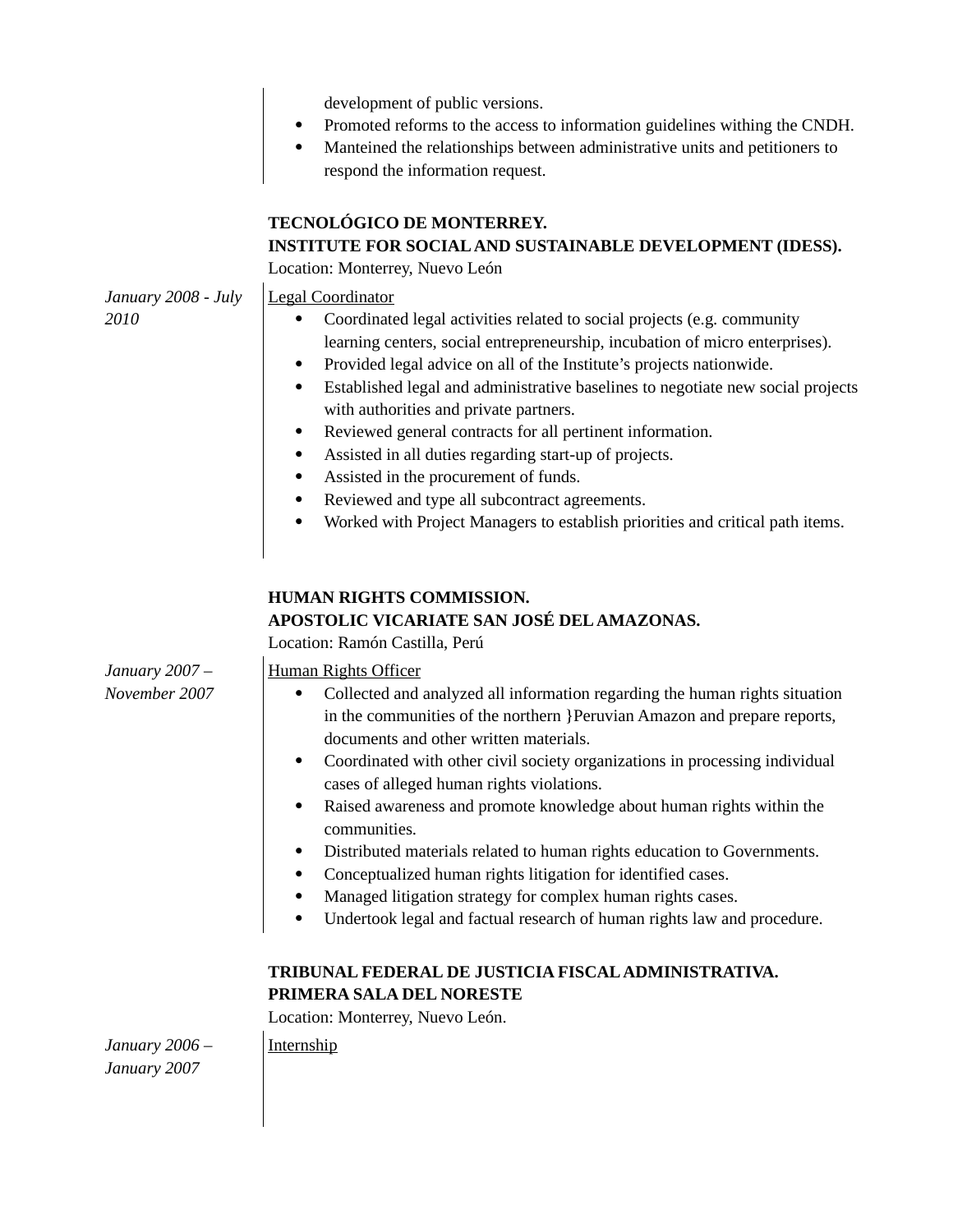## **EDUCATION AND QUALIFICATIONS**

| August 2009 –        | <b>TECNOLÓGICO DE MONTERREY.</b>                         |
|----------------------|----------------------------------------------------------|
| December 2011        | <b>SCHOOL OF GOVERNMENT AND PUBLIC TRANSFORMATION</b>    |
|                      | MPP Public Administration and Public Policy<br>$\bullet$ |
|                      |                                                          |
| <b>August 2002 -</b> | <b>TECNOLÓGICO DE MONTERREY.</b>                         |
| December 2006.       | LL. B Law                                                |
|                      |                                                          |
|                      |                                                          |

### **SOCIAL WORK**

| February 2009 -           | PROYECTO CRISÁLIDA. CONSERVACIÓN Y DESARROLLO                                          |
|---------------------------|----------------------------------------------------------------------------------------|
| August 2010               | <b>SUSTENTABLE, A.C.</b>                                                               |
|                           | Developed an ecotourism project at La Trinidad, Montemorelos, Nuevo León.<br>$\bullet$ |
|                           | HUMAN RIGHTS COMMISSION "DIGNIDAD Y JUSTICIA".                                         |
| May $2005 - July$<br>2005 | • Reviewed cases of unlawful imprisonment and filled habeas corpus.                    |
| August 2005 -             | CIUDADANOS EN APOYO A LOS DERECHOS HUMANOS, A. C.                                      |
| October 2006              | Reviewed cases of unlawful imprisonment and filled habeas corpus.<br>$\bullet$         |
|                           | Developed interviews to analyze torture in detentions centers.                         |

# **ARTICLES AND PUBLICATIONS\***

\*List in non-exhaustive

| <b>Type of document or Citation</b><br>participacion |                                                                                                                                                                                                                                                                                                                            |
|------------------------------------------------------|----------------------------------------------------------------------------------------------------------------------------------------------------------------------------------------------------------------------------------------------------------------------------------------------------------------------------|
| Research report<br>(author)                          | Ruelas, Ana Cristina (2011). Es la educación una tarea de todos? Un análisis<br>enfocado en el Programa de Educación de Niños Agrícolas Índigenas Migrantes<br>(PRONIM). Available at: https://bit.ly/37si7WP                                                                                                              |
| Research report<br>(co author)                       | Dupuy, J. & Ruelas, A. C. (2013). El costo de la legitimidad. El uso de la publicidad<br>ocial en las entidades federativas. Ciudad de México, Fundar, Article 19. Available at:<br>https://bit.ly/2TWTptZ                                                                                                                 |
| Research report<br>(co author)                       | Dupuy, J. & Ruelas, A. C. (2014). Comprando complacencia; publicidad oficial y<br>censura indirecta en México. París, Francia: World Association of Newspapers and<br>News Publishers/Center for International Media Assistance. Available at:<br>https://bit.ly/30YcVrw                                                   |
| <b>Book chapter</b><br>(co author)                   | Dupuy, J. & Ruelas, A. C. (2013). Índice de acceso al gasto en publicidad oficial de<br>los estados (primera y segunda edición). Gobierno del Estado de Oaxaca. Rendición<br>de Cuentas Social en México. Evaluación y control desde la sociedad civil. Ciudad<br>de México (pg. 37). Available at: https://bit.ly/2RrRLyU |
| Article<br>(author)                                  | Ruelas, Ana Cristina (2015). Mexico: OGP Leader Faking Transparency. Freedom<br>Info, www.freedominfo.org/2015/02/mexico-ogp-leader-faking-transparency/.                                                                                                                                                                  |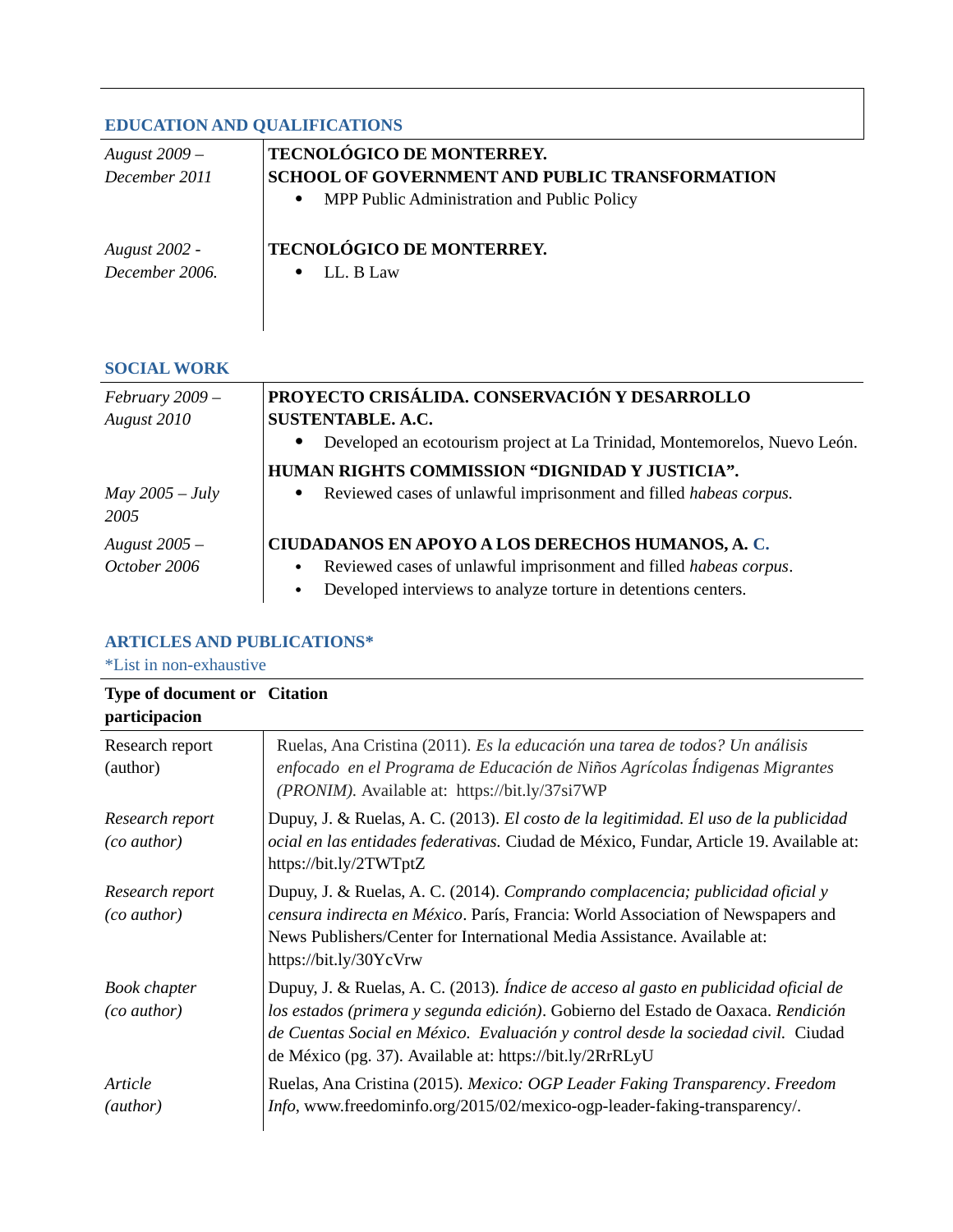| Article<br>(author)                                        | Ruelas, Ana Cristina (2015). Notes of the Mexican Transparency System Reform.<br>Freedom Info, www.freedominfo.org/2015/04/notes-of-the-mexican-transparency-<br>system-reform/.                                                                                                 |
|------------------------------------------------------------|----------------------------------------------------------------------------------------------------------------------------------------------------------------------------------------------------------------------------------------------------------------------------------|
| Article<br>(author)                                        | Article 19 (2015), Mexico: Laws criminalising the right of access to information are<br>incompatible with an open government. Available at:<br>www.refworld.org/docid/5579725a4.html [accessed 25 January 2020]                                                                  |
| <b>Book chapter</b><br>(co-author)                         | Ruelas, Ana Cristina, and Leopoldo Maldonado (2018). Discurso De Odio: Los<br>Márgenes De La Libertad De Expresióny La Democracia. Edited by Jesús Rodríguez<br>and Teresa González. Availbable at:<br>https://www.conapred.org.mx/documentos_cedoc/Prejuicio_Palabra_1.1_Ax.Pdf |
| Research report<br>(author)                                | Ruelas, Ana (2016). La Transparencia En México: Un Trabajo Colectivo. Friedrich-<br>Ebert-Stiftung (FES). Available at: es.scribd.com/doc/306170851/La-transparencia-<br>en-Mexico-un-trabajo-colectivo.                                                                         |
| Article<br>(author)                                        | Ruelas, Ana Cristina (2015). El Derecho a La Verdad. Letras Libres,<br>www.letraslibres.com/mexico-espana/el-derecho-la-verdad.                                                                                                                                                  |
| Article<br>(author)                                        | Ruelas, Ana Cristina (2019). Mexico Must Protect its Journalists if it Wants to<br>Defend its Freedom. The Globe Post. Available at:<br>https://theglobepost.com/2019/09/05/mexico-journalists/                                                                                  |
| Article<br>(author)                                        | Ruelas, Ana Cristina. "Defender la libertad de expresión en México" Revista de la<br>Universidad Iberoamericana, year X, Num 57, August - December 2018, Available at:<br>https://bit.ly/3aLC0uf                                                                                 |
| Article<br>(author)                                        | Article 19 (2016), Francisca y la información, Mexico City,<br>https://es.scribd.com/doc/316457892/Francisca-y-la-Informacion-derecho-a-la-<br>informacion-para-la-salud                                                                                                         |
| Article<br>(author chapter 0 and<br>editorial coordinator) | Article 19 (2017), Libertades en resistencia, Mexico City, https://articulo19.org/<br>wp-content/uploads/2017/04/Libertades-en-Resistencia_Informe-2016-A19.pdf                                                                                                                  |
| Article<br>(editorial<br>coordination)                     | Article 19 (2016), Transparencia Proactiva, Mexico City, https://articulo19.org/wp-<br>content/uploads/2017/07/TRANSPARENCIA-PROACTIVA.pdf                                                                                                                                       |
| Article (author<br>chapter 0 and<br>editorial coordinator) | Article 19 (2019), Ante el Silencio. Ni borrón ni cuenta nueva, Mexico City,<br>https://articulo19.org/wp-content/uploads/2019/05/Ante-el-Silencio-Ni-Borron-<br>Ni-Cuenta-Nueva_ABRv2.pdf                                                                                       |

#### **AWARDS**

- Professional Merit 2020. Tecnológico de Monterrey.
- New Executive Fund 2016. Open Society Foundations.
- Best volunteer work 2006. Tecnológico de Monterrey, campus Monterrey.
- Best social Project from a student group 2006. Tecnológico de Monterrey, campus Monterrey.